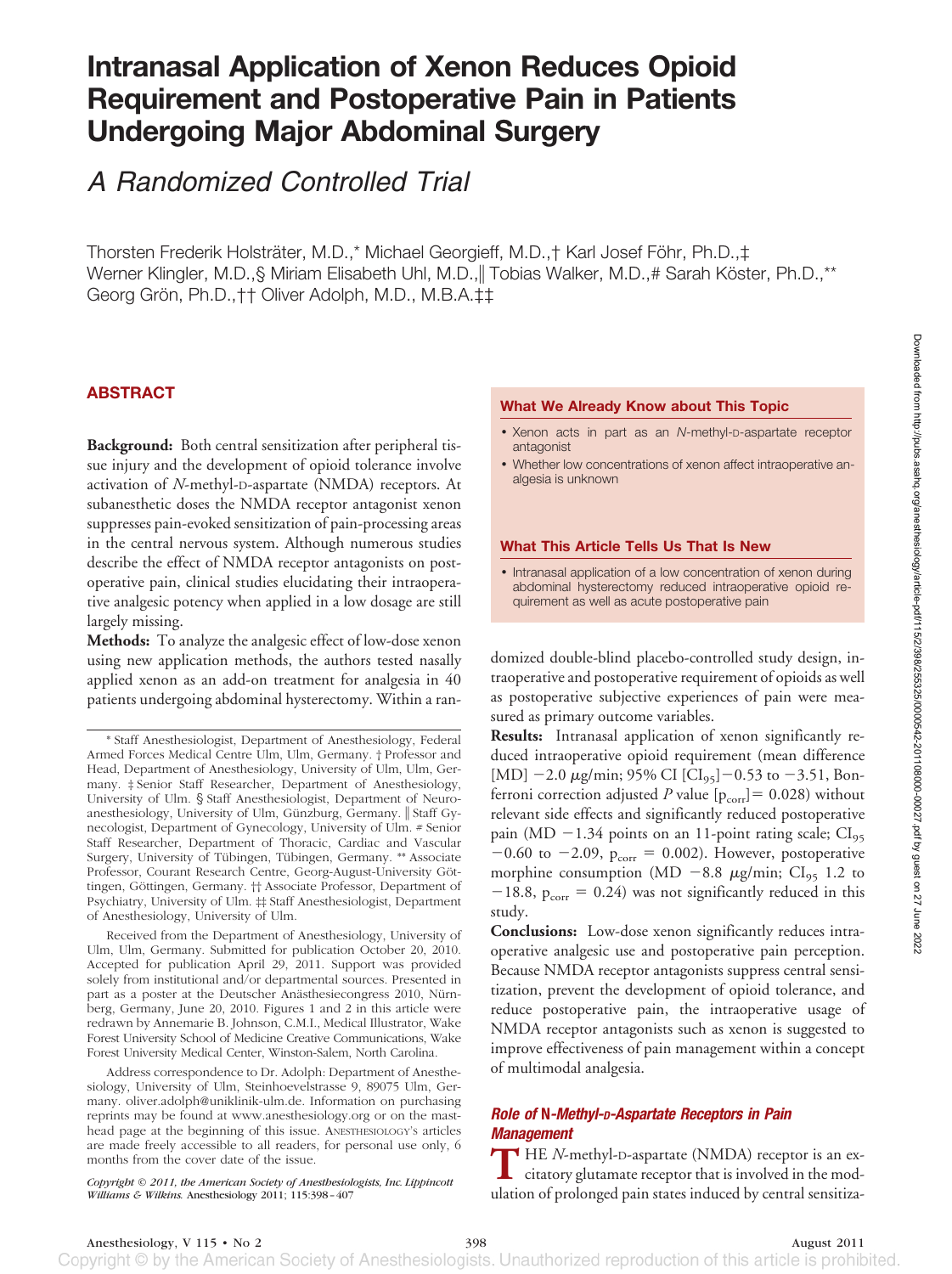tion.<sup>1–3</sup> NMDA receptor antagonists such as ketamine and dextromethorphan have been shown to be useful in the reduction of acute postoperative pain and analgesic consumption. Small doses of NMDA receptor antagonists led to a reduced postoperative requirement of opioids and suppressed the development of tolerance to opioids and opioidinduced hyperalgesia.4–6 Therefore, a concomitant application of small doses of NMDA receptor antagonists within a concept of multimodal analgesia is suggested. $4,7$ 

#### *Xenon—An Ideal Anesthetic Agent*

The noble gas xenon derives its name from the Greek "stranger" because of its rarity, representing no more than  $8.75 \times 10^{-6}$  % of the atmosphere.<sup>8</sup> For more than 50 yr<sup>9</sup> xenon has been used in clinical anesthetic practice<sup>10</sup> and has proven to be a potent inhalation anesthetic with analgesic and organ-protective properties.<sup>11,12</sup> The preponderance of evidence is that xenon acts *via* noncompetitive inhibition of NMDA receptors.12–14 However, it cannot be ruled out that other targets of xenon also mediate inhibitory effects of the noble gas. 15–18 Xenon's safety and efficacy profile currently appear to be unequalled, and only its relatively high costs and limited resources have precluded its widespread clinical use.<sup>11</sup>

#### *Intranasal Drug Application*

Intranasal drug administration is a noninvasive method that allows therapeutic agents that do not cross the blood-brain barrier to be delivered to the central nervous system (CNS). This method eliminates the need for systemic delivery, thereby reducing unwanted systemic side effects.<sup>19-22</sup> Lipidsoluble agents are absorbed rapidly and efficiently across the nasal membrane into the bloodstream *via* the transcellular pathway with a plasma profile resembling that of an intravenous injection. Once these agents reach the bloodstream, they can diffuse freely through the blood-brain barrier and reach the CNS. This diffusion is qualified by the degree of lipid solubility and molecular size, with small lipophilic atoms such as xenon passing through the membrane more easily than larger and polar molecules.<sup>20</sup> Therefore, intranasal delivery may offer a new economic strategy for targeting xenon to the brain and avoid excessive loss by exhalation.<sup>22</sup>

## *Rationale for the Study*

Approximately 30 – 80% of patients complain about moderate to severe postoperative pain and inadequate postoperative pain relief may delay recovery, lead to a prolonged hospital stay, and increase medical costs.<sup>23-26</sup> In a recently published study using functional neuroimaging, we found xenon to inhibit the CNS response in regions associated with pain processing such as the insular and primary somatosensory cortices.<sup>1</sup> Moreover, increased pain tolerance induced by intranasally applied xenon has already been observed in a placebo-controlled experimental human study.22To analyze the analgesic effect of low-dose xenon using a new application method within the clinical setting, we tested nasally applied xenon as an add-on treatment for analgesia in patients undergoing abdominal hysterectomy. We predicted that xenon relieves postoperative pain serving as the main effect variable. Furthermore, we predicted that intraoperative and postoperative requirements of opioids representing indirect indicators of treatment effects would decrease under xenon compared with placebo.

# **Materials and Methods**

#### *Subjects*

The entire study was conducted from October 2008 to April 2009 at the Department of Gynecology and Obstetrics of the University Hospital of Ulm, Germany. We recruited 40 American Society of Anesthesiologists physical status I and II patients scheduled for elective abdominal hysterectomy (fig. 1). Recruitment by the involved gynecologist was always performed at least 1 day before surgery. The unpaid patients gave written informed consent before the study conforming with the Declaration of Helsinki and in accordance with the local ethics board (University of Ulm). None had a history of neurologic or psychiatric disorders or any sign of a nasopharyngeal disease. A history of adverse reactions to anesthetics, diabetes mellitus, any relevant renal, liver, or heart (including arterial hypertension) disease, regular alcohol consumption of more than 20 g per day,  $27$  drug abuse, or taking sedatives or long-acting analgesic drugs were the exclusion criteria.<sup>28</sup>

## *Monitoring Drugs and Drug Delivery*

Patients were monitored with a five-lead electrocardiogram, noninvasive blood pressure sampling, and pulse oximetry (patient monitoring system; Datex-Ohmeda, Helsinki, Finland) at a sample rate of 5 min. A Primus anesthesia workstation (Dräger, Lübeck, Germany) fitted with a desflurane (Baxter, Deerfield, IL) vaporizer unit was used to measure end-expiratory carbon dioxide and desflurane concentrations. A Bispectral Index (BIS) module (BIS® brain monitor, Aspect Medical Systems, Norwood, MA) integrated into the patient monitoring system was used to continually analyze the level of consciousness during anesthesia. Although the BIS has been shown to be suitable to survey the depth of hypnosis<sup>29</sup> during xenon-induced anesthesia, the effect of low-dose xenon on BIS values is unknown. Therefore, data were recorded but not displayed during surgery to ensure blinding. Syringe pumps (Perfusor compact, B/Braun, Melsungen, Germany) were used for intraoperative administration of remifentanil (GlaxoSmithKline, London, United Kingdom) and postoperative patient-controlled opioid application (Graseby PCA Pump 3300, SIMS Graseby, Watford, United Kingdom). Morphine (Merck Pharma GmbH, Darmstadt, Germany) demand doses were 2 mg with a 4-min application period followed by a 6-min lockout pe-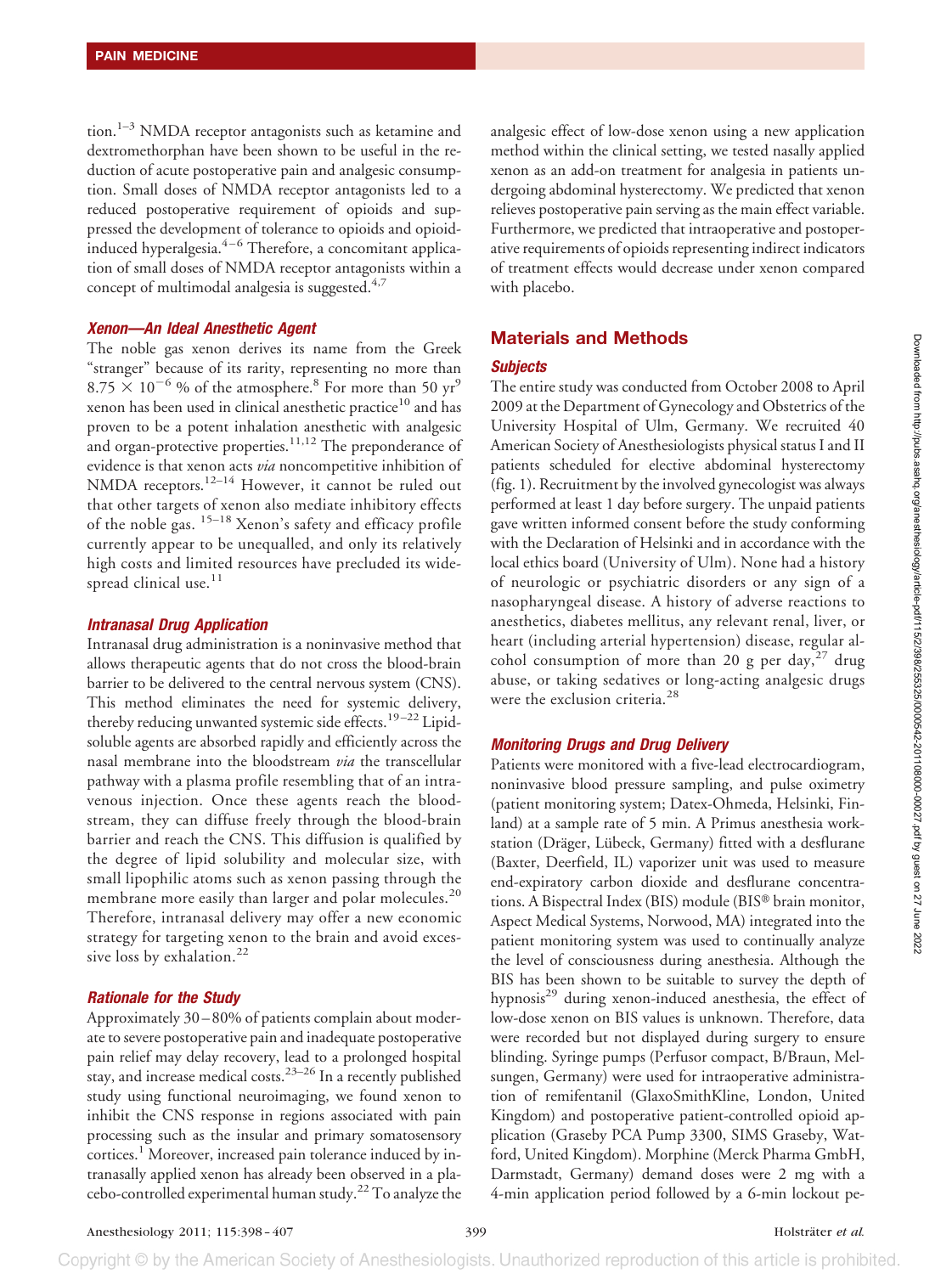

Fig. 1. Flow diagram: 51 patients were assessed for eligibility and 11 patients were excluded during preoperative reevaluation because latent arterial hypertension, untreated diabetes mellitus, and drug abuse (hypnotics) were suspected. Two patients initially scheduled for abdominal hysterectomy finally received laparoscopic surgery. Forty patients were allocated into one of two equally sized groups (xenon [*verum*], air [*placebo*]). One patient of the xenon group was lost to postoperative follow-up because of secondary bleeding, and one patient of the placebo group was postoperatively excluded because she accidentally received lorazepam.<sup>60</sup>

riod, with no maximum limit and no background infusion. Assessment of intensity of acute pain was performed using the 11-point numeric rating scale  $(0-10; 0 =$  no pain and  $10 =$  unbearable pain).<sup>24,30</sup>

The xenon application system contained a low-pressure metalized gas reservoir, xenon-proof tubes connected by multidirectional stopcocks and tube clamps (B/Braun), a pressure control unit (data recording; Greisinger GMH 3150, Regenstauf, Germany), two peristaltic pumps for flow adjustment (Bäder, Ulm, Germany), and a drain tube placed in the mouth of the patient leading to exhaust (fig. 2). Therefore, concentrations of xenon within the nasopharyngeal space could be kept constant over time and never decreased below 80% ([Xe]<sub>exhaust</sub> = 89.7  $\pm$  4.6%; 2 volunteers, unblinded; assessed 10', 20', and 30' after start of application). Air and xenon were delivered at a rate of 1.0 l/h. Xenon 4.0 was obtained from *Air Liquide Sante´* International (Paris, France).

## *Study Design*

This was a prospective, randomized, double-blind, parallelgroup trial to evaluate the effects of nasally applied xenon on intraoperative and postoperative opioid requirement and postoperative evaluated pain scores. Because there were only two treatment arms (air, xenon) with an *a priori* fixed number of patients (20 per each arm), a simple randomization

scheme was used with a vector of random numbers to generate an *a priori* list for randomized treatment assignments. According to this randomization list, patients received either xenon or air. The study supervisor, who did not participate in the assessment, prepared an unlabeled gas reservoir filled with either the colorless and odorless xenon or air as placebo. The anesthetists who provided the anesthesia and the intensive care unit (ICU) staff participating in the pain assessments were blinded for individual treatments. Patients were also blinded for group assignment and both blindings were maintained until the end of the study. The patients were asked to abstain from alcohol and excessive coffee consumption (defined as 5 cups or 400 mg caffeine $31$ ) for 24 h and from drinking and eating for 8 h before undergoing surgery. They were informed that the intranasal application device would deliver either xenon or placebo (air). The patients received a standardized oral and written instruction on the study design and postoperative usage of numeric rating scales and patient-controlled analgesia (PCA) devices on the evening before surgery. The same physician performed anesthesia and acquisition of intraoperative data. Postoperative assessment of pain was obtained by ICU staff using numeric rating scales. As a second and more indirect index for postoperative pain, the requirement of morphine was recorded by PCA pumps. Individual histories of require-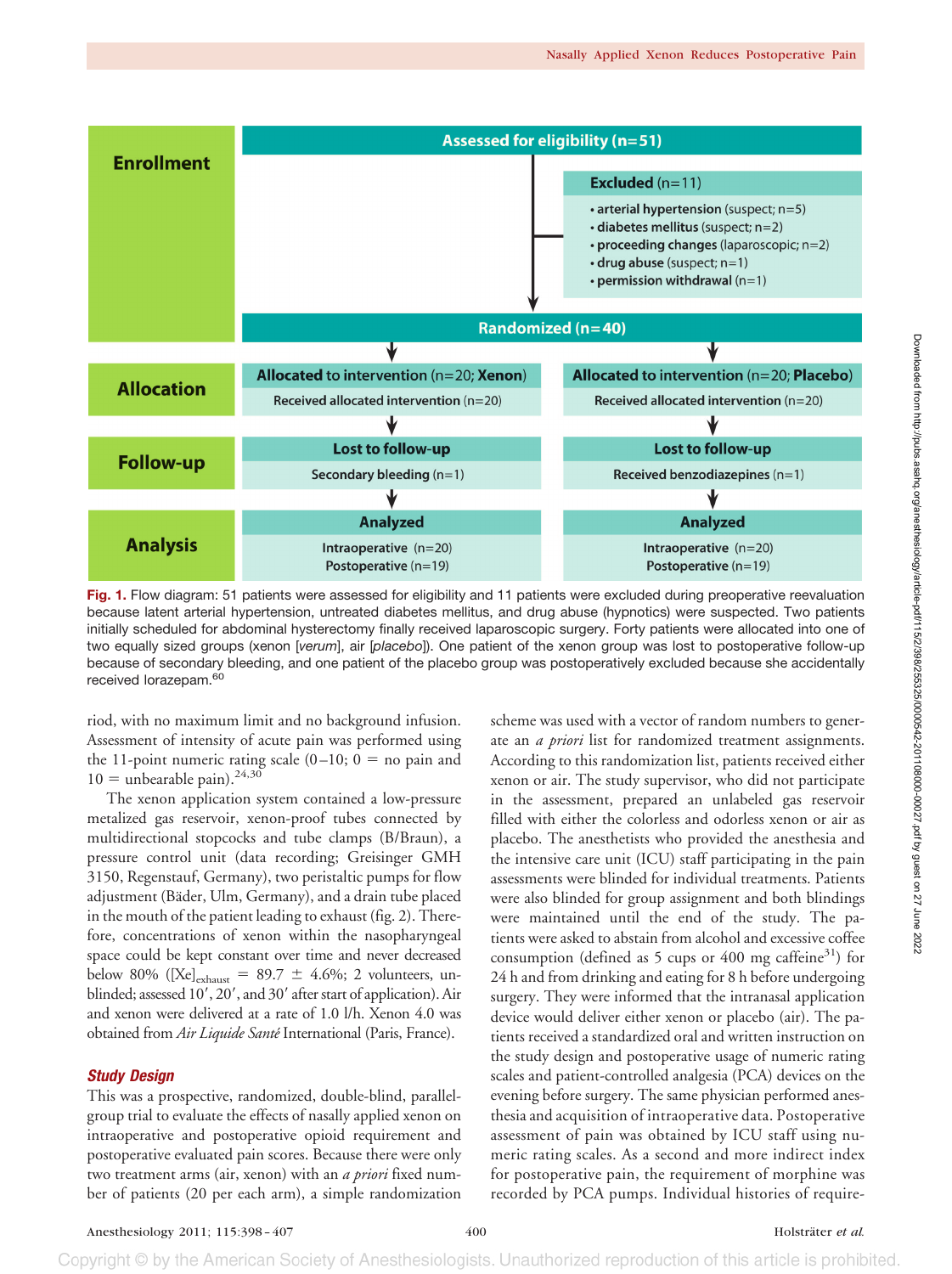

**Fig. 2.** Schematic representation of the application system. Using two xenon-proof tubes (*blue*) and xenon-proof sealing devices (*green*), xenon or air was delivered into the nasopharyngeal space of the intubated patients at a rate of 1.0 l/h by adjustable peristaltic pumps. A drain tube (ID 1.7 mm) in the mouth of the patient (*via* a Guedel airway) led to exhaustion. Using endotracheal tubes with inflatable cuffs the tracheobronchial tree was sealed against leakage of respiratory gases or desflurane. In the opposite direction a pulmonary contamination with xenon was avoided.

ment were read out after discharge from the ICU and collected in a spreadsheet.

Premedication with 0.03 mg/kg midazolam and infusion of 6.25 ml/kg hydroxyethyl starch (6% 130/0.42, B/Braun) to ensure hemodynamic stability was performed 20 min before surgery (table 1). All patients intravenously received 1 g metamizole (Ratiopharm, Ulm, Germany), 4 mg ondansetrone (GlaxoSmithKline), and 0.2 mg glycopyrrolate (Riemser Arzneimittel AG, Greifswald, Germany) to avoid nasopharyngeal secretion and to ensure short diffusion distances. Anesthesia was induced by 1.5 mg/kg propofol (B/Braun),

 $1.5 \mu$ g/kg fentanyl (Janssen-Cilag, Neuss, Germany), and 0.35 mg/kg atracurium (GlaxoSmithKline) to facilitate tracheal intubation. After induction, desflurane was administered at 0.5 minimum alveolar concentration; using automatic minimum alveolar concentration level monitoring of the Primus anesthesia workstation with an oxygen flow of 300 ml/min. Application of xenon and infusion of remifentanil at a rate of 0.5 mg/h was started 10 min before onset of skin incision. Although the hypnotic state was kept constant at 0.5 minimum alveolar concentration and documented by real-time processing of electroencephalography signals (BIS), the infusion rate of remifentanil was adjusted to responses due to inadequate analgesia – either autonomic (*e.g.*, indicated by an increase/decrease in systolic blood pressure or heart rate by more than 20% from baseline<sup>32</sup>; tearing, sweating) or somatic (*e.g.*, movement).

At the time of removal of surgical dressing, the patients were connected to a PCA pump and a first bolus of 2 mg morphine was applied. After extubation was performed, all patients were taken to an ICU to ensure a safe and immediate opioid-based pain treatment. Metamizole (1 g) was applied intravenously every 6 h, and the patients had the option to obtain up to 12 mg/h morphine by the PCA pump. In addition, patients could receive morphine from ICU staff to intervals of 3 mg/10 min until they gain a numeric rating scale score of 4 in terms of an escape medication. Upon the patients' arrival to ICU, sedation level was assessed with the Observer's Assessment of Alertness/Sedation scale:  $5 =$  responds readily to name spoken in normal tone;  $4 =$  lethargic  $response$  to name spoken in normal tone;  $3 =$  responds only after name is called loudly or repeatedly;  $2 =$  responds only after mild prodding or shaking; and  $1 =$  does not respond to mild prodding or shaking.33

## *Blood Gas Analysis*

The local ethics committee (University of Ulm) gave permission to this invasive investigation within two healthy volun-

| <b>Table 1.</b> Study Design |  |  |
|------------------------------|--|--|
|------------------------------|--|--|

|                       | Preparation<br>$20 \text{ min}$ | Surgery<br>125 min (Mean) | ICU<br>24 h        |
|-----------------------|---------------------------------|---------------------------|--------------------|
| Supporting drugs      | HES 6% 6.25 ml/kg               |                           |                    |
|                       | Ondansetrone 4 mg               |                           |                    |
|                       | Glycopyrrolate 0.2 mg           |                           |                    |
|                       | Midazolam 0.03 mg/kg            |                           |                    |
|                       | Atracurium 0.35 mg/kg           |                           |                    |
| Analgesic drugs       | Metamizole 1 q                  |                           | Metamizole 1 g     |
|                       | Fentanyl 1.5 $\mu$ g/kg         |                           |                    |
| <b>Hypnotic Drugs</b> | Propofol 1.5 mg/kg              | Desflurane                |                    |
|                       |                                 | 0.5 MAC, constant         |                    |
| Verum/Placebo         |                                 | Xenon or Placebo          |                    |
| Opioid consumption    |                                 | Remifentanil              | Morphine           |
|                       |                                 | Adjusted to response      | Patient controlled |
| Pain assessment       |                                 |                           | NRS Scores (0-10)  |
|                       |                                 |                           |                    |

Assessment of treatment effects was performed measuring intraoperative requirement of remifentanil (while the hypnotic state was kept constant) and postoperative patient-controlled morphine consumption within a randomized double-blind placebo-controlled study design. In addition, postoperative treatment effects were assessed using an 11-point numeric rating scale (NRS).  $HES = Hydroxyethyl starch; ICU = intensive care unit; MAC = minimum alveolar concentration.$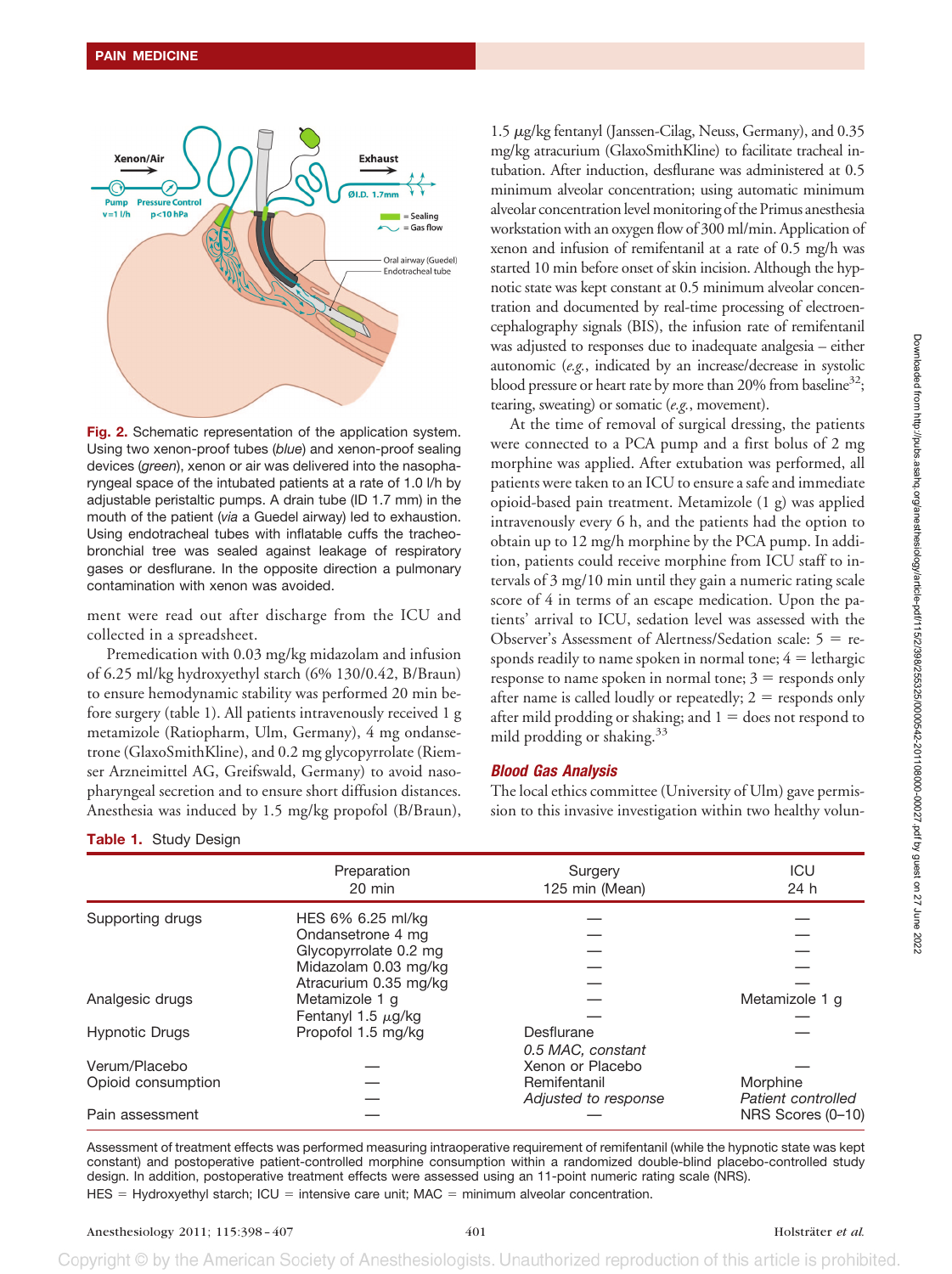

**Fig. 3.** Blood gas analysis. Concentrations of xenon measured in the blood ( $[Xe]_{\text{BLOOD}}$ ) of the internal jugular vein of two volunteers. Intranasal application of xenon for 30 min at a rate of 1.0 l/h followed by 20 min of washout using oxygen at a rate of 8 l/min. A steady state was reached within approximately 10 min providing evidence for a direct pathway from nose to brain.

teers. The right internal jugular vein of the female subjects undergoing intranasal application of xenon was punctured under ultrasound guidance, and 2–3 samples of 2 ml blood were taken at the time points denoted in figure 3. For position control of the intravenous catheter (BD Insyte, 20 GA,  $1.1 \times 48$  mm; Becton Dickinson, Franklin Lakes, NJ), a gas analysis (ABL 800 Flex analysis system; Radiometer, Copenhagen, Denmark) of the aspirable blood was performed. Xenon concentrations of the blood samples were measured by static headspace gas chromatography mass spectrometry.<sup>34</sup>

## *Statistical Analysis*

Due to novelty of the experimental setup as an add-on treatment to a clinically standardized anesthetic protocol and the lack of specific *a priori* information on expectable condition or group differences, computation of power analyses could not be realized. Therefore, we estimated the required number of subjects for a randomized double-blind placebocontrolled parallel-group study design analyzing compa-

| <b>Table 2.</b> Patient Characteristics |
|-----------------------------------------|
|                                         |

rable pain studies using different concentrations of xenon in humans.10,22,35–37

Subjective pain ratings (numeric rating scale) as group averages over the postoperative time course of 24 h served as the main outcome variable. Further primary outcome variables were group averages of intraoperative remifentanil requirement  $(\mu g/min)$  and group averages of postoperative morphine consumption (mg/min) representing indirect indicators of treatment effects. Treatment effects were investigated using three separate Student *t* tests for independent samples. The overall nominal level of  $\alpha$  was set to  $P$  < 0.05. To adjust for multiple comparisons a Bonferroni correction was applied [*e.g.*, 38] of the two-sided *P* values obtained by the three separate tests on the primary outcome variables. All statistical tests were computed using the software STATIS-TICA 6.1 (StatSoft, Inc., Tulsa, OK).

# **Results**

#### *Blood Gas Analysis*

Concentrations of xenon measured in the blood of the internal jugular vein of two volunteers reached a steady state of approximately 500 nl/ml after 10 min of intranasal application. Upon washout the concentration decayed exponentially toward zero within approximately 30 min after offset (fig. 3). Blood samples taken from peripheral veins (right basilic vein;  $n = 12$  samples) at the same time never contained more than 20 nl/ml xenon. Monitoring of hemodynamic and respiratory parameters and postsession debriefing of subjects receiving intranasal xenon did not reveal any relevant side effects (nausea, vomiting, changes of end-tidal carbon dioxide concentrations, *etc*.).

#### *Subjects*

We studied 40 female patients undergoing abdominal hysterectomy, 20 in the xenon group and 20 in the placebo group (fig. 1). In addition, eight women (four in each group) underwent adnexectomy. The groups were comparable with respect to age, body mass index, American Society of Anesthesiologists physical status category, baseline values of heart rate, and mean arterial pressure. Table 2 shows the patient

|                     | Placebo |       | Xenon  |       |          |         |
|---------------------|---------|-------|--------|-------|----------|---------|
|                     | Mean    | SD    | Mean   | SD    | t (38)   | P Value |
| Size, cm            | 166.65  | 6.46  | 164.70 | 6.94  | $-0.920$ | 0.363   |
| Weight, kg          | 69.60   | 8.52  | 65.65  | 11.33 | $-1.246$ | 0.220   |
| BMI, $kg/m2$        | 25.18   | 3.88  | 24.29  | 4.43  | $-0.672$ | 0.506   |
| Age, yr             | 48.30   | 6.59  | 45.45  | 7.26  | $-1.300$ | 0.201   |
| <b>ASA Category</b> | 1.75    | 0.44  | 1.55   | 0.51  | $-1.322$ | 0.194   |
| HR, beats/min       | 71.50   | 10.95 | 73.80  | 13.85 | $-0.628$ | 0.534   |
| MAP, mmHg           | 93.95   | 12.31 | 93.90  | 13.45 | $-0.012$ | 0.990   |

There are no statistically significant differences between groups on either variable listed.

ASA = American Society of Anesthesiologists physical status category; BMI = body mass index; HR = heart rate; MAP = mean arterial pressure.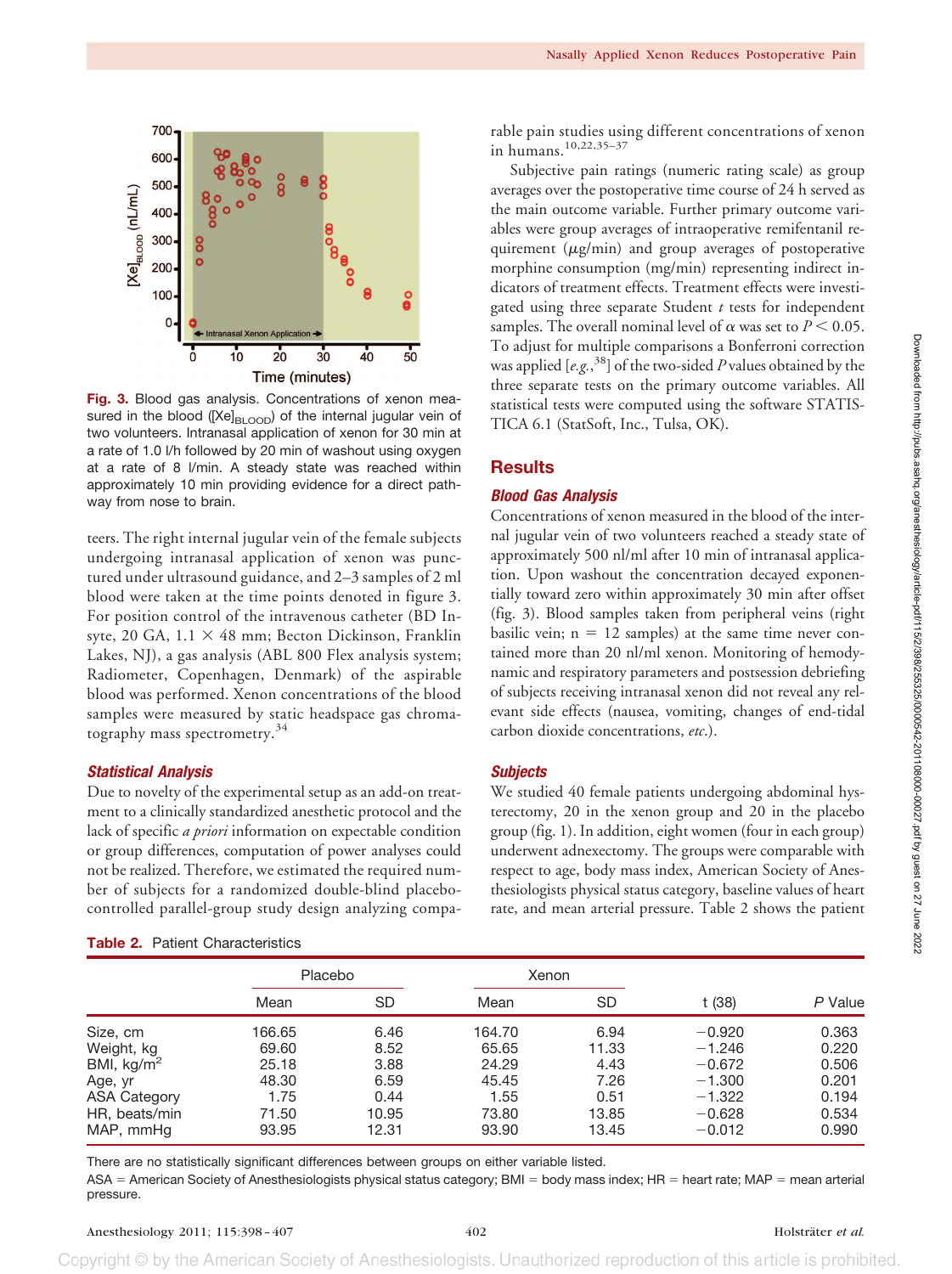|  | Table 3. Anesthesia-Comparison of Groups |  |  |  |
|--|------------------------------------------|--|--|--|
|--|------------------------------------------|--|--|--|

|                                 |        | Placebo | Xenon  |           |          |         |
|---------------------------------|--------|---------|--------|-----------|----------|---------|
|                                 | Mean   | SD      | Mean   | <b>SD</b> | t (38)   | P Value |
| Duration of surgery/min         | 130.50 | 69.15   | 118.00 | 56.06     | 0.582    | 0.564   |
| Desflurane <sub>et</sub> /vol % | 3.37   | 0.17    | 3.43   | 0.14      | 1.121    | 0.269   |
| <b>MAC</b>                      | 0.50   | 0.004   | 0.50   | 0.01      | 0.904    | 0.372   |
| <b>BIS</b>                      | 47.71  | 8.17    | 49.17  | 6.36      | 0.631    | 0.532   |
| HR/bpm                          | 61.22  | 9.42    | 56.83  | 8.40      | $-1.556$ | 0.128   |
| MAP/mmHq                        | 84.37  | 11.59   | 79.83  | 10.06     | $-1.324$ | 0.193   |
| $_{\rm et}CO_2$                 | 36.51  | 1.12    | 35.80  | 1.51      | $-1.650$ | 0.107   |
| $\overline{F}$ IO <sub>2</sub>  | 0.58   | 0.07    | 0.59   | 0.07      | 0.256    | 0.799   |
| $S_pO_2/\%$                     | 98.70  | 0.47    | 98.97  | 0.43      | 1.660    | 0.105   |
| Gas flow $(O_2)/I/m$ in         | 0.30   | 0       | 0.30   | 0         |          |         |

Data obtained throughout anesthesia at a sample rate of 5 min (n [placebo] = 506; n [xenon] = 486). There are no statistically significant differences between groups on intraoperative conditions and treatment effects.

BIS = Bispectral index; <sub>et</sub>CO<sub>2</sub> = end-tidal carbon dioxide concentration; HR = heart rate; MAC = minimum alveolar concentration;  $MAP =$  mean arterial pressure;  $SpO<sub>2</sub> =$  peripheral oxygen saturation.

characteristics for both groups. All patients were hemodynamically stable throughout the anesthetic period, and none of the patients had an intraoperative blood loss greater than 100 ml. One patient in each group was excluded from postoperative analysis – one accidentally received benzodiazepines and the other had to be revised due to secondary bleeding 6 h after extubation.

## *Anesthesia*

During anesthesia all relevant parameters were comparable for both groups: duration of surgery, desflurane dosage (endtidal desflurane concentration, minimum alveolar concentration), oxygenation, ventilation (end-tidal carbon dioxide concentration), and flow settings (fractional inspired oxygen tension, gas flow). There were no significant group differences of the measured BIS values, blood pressures (mean

arterial pressure) or heart rates (table 3). Upon patients' arrival to the ICU there were no statistical significant differences of the sedation level (Observer's Assessment of Alertness/Sedation scale). Vomiting occurred in two patients in each group (table 4).

# *Treatment Effects on Primary Outcome Variables*

All treatment effects on the primary outcome variables are summarized in table 5. With the hypnotic state kept constant at 0.5 minimum alveolar concentration, the infusion rate of remifentanil was adjusted to patient responses and could therefore be used as an indicator for intraoperative analgesic requirement. A two-tailed Student *t* test contrast revealed that remifentanil requirement was significantly reduced in the xenon-treated group compared with placebo with an average reduction of 2.02  $\mu$ g/min (fig. 4). Furthermore, sub-

| $\ddot{\phantom{a}}$     |  |  |
|--------------------------|--|--|
|                          |  |  |
|                          |  |  |
|                          |  |  |
|                          |  |  |
|                          |  |  |
|                          |  |  |
|                          |  |  |
|                          |  |  |
|                          |  |  |
|                          |  |  |
|                          |  |  |
|                          |  |  |
|                          |  |  |
|                          |  |  |
|                          |  |  |
|                          |  |  |
| $\overline{\phantom{a}}$ |  |  |
|                          |  |  |
|                          |  |  |
|                          |  |  |
|                          |  |  |
|                          |  |  |
|                          |  |  |
|                          |  |  |

| Table 4. Summary of Postoperative Events |  |  |
|------------------------------------------|--|--|
|                                          |  |  |

|                                                                | Placebo<br>$(n = 19)$ |           | Xenon<br>$(n = 19)$ |           |          |         |
|----------------------------------------------------------------|-----------------------|-----------|---------------------|-----------|----------|---------|
|                                                                | Mean                  | <b>SD</b> | Mean                | <b>SD</b> | t (36)   | P Value |
| OASS (ICU)                                                     | 4.37                  | 0.68      | 4.32                | 0.82      | $-0.215$ | 0.831   |
| TFA (min)                                                      | 30.79                 | 18.36     | 29.95               | 15.78     | $-0.152$ | 0.880   |
| <b>URA</b>                                                     | 7.42                  | 6.13      | 4.57                | 3.934     | $-1.701$ | 0.098   |
| Vomiting                                                       |                       | 2         | 2                   |           |          |         |
| Excluded (postoperative)                                       |                       |           |                     |           |          |         |
| $\Sigma$ Morphine use (mg/24 h)<br>$PCA + ICU$ staff per group |                       | 1,146     | 904                 |           |          |         |
| $\Sigma$ Morphine use (mg/24 h)<br>ICU staff per group         |                       | 57        | 12                  |           |          |         |
| NRS 7-10 (severe)                                              |                       | 9         |                     |           |          |         |
| NRS 4-6 (moderate)                                             | 46                    |           | 25                  |           |          |         |
| NRS $1-3$ (mild)<br>NRS 0 (none)                               |                       | 30<br>10  | 50<br>19            |           |          |         |

ICU = intensive care unit; NRS = Numeric rating scale: number of ratings within 24 h postoperative, classification (none - severe) according to [30]; OASS = Observer's Assessment of Alertness/Sedation scale, data obtained upon arrival to the ICU; PCA = patient-controlled analgesia; TFA =Time to first request for analgesia; URA = Number of unsuccessful requests for analgesia due to PCA pump lockout time.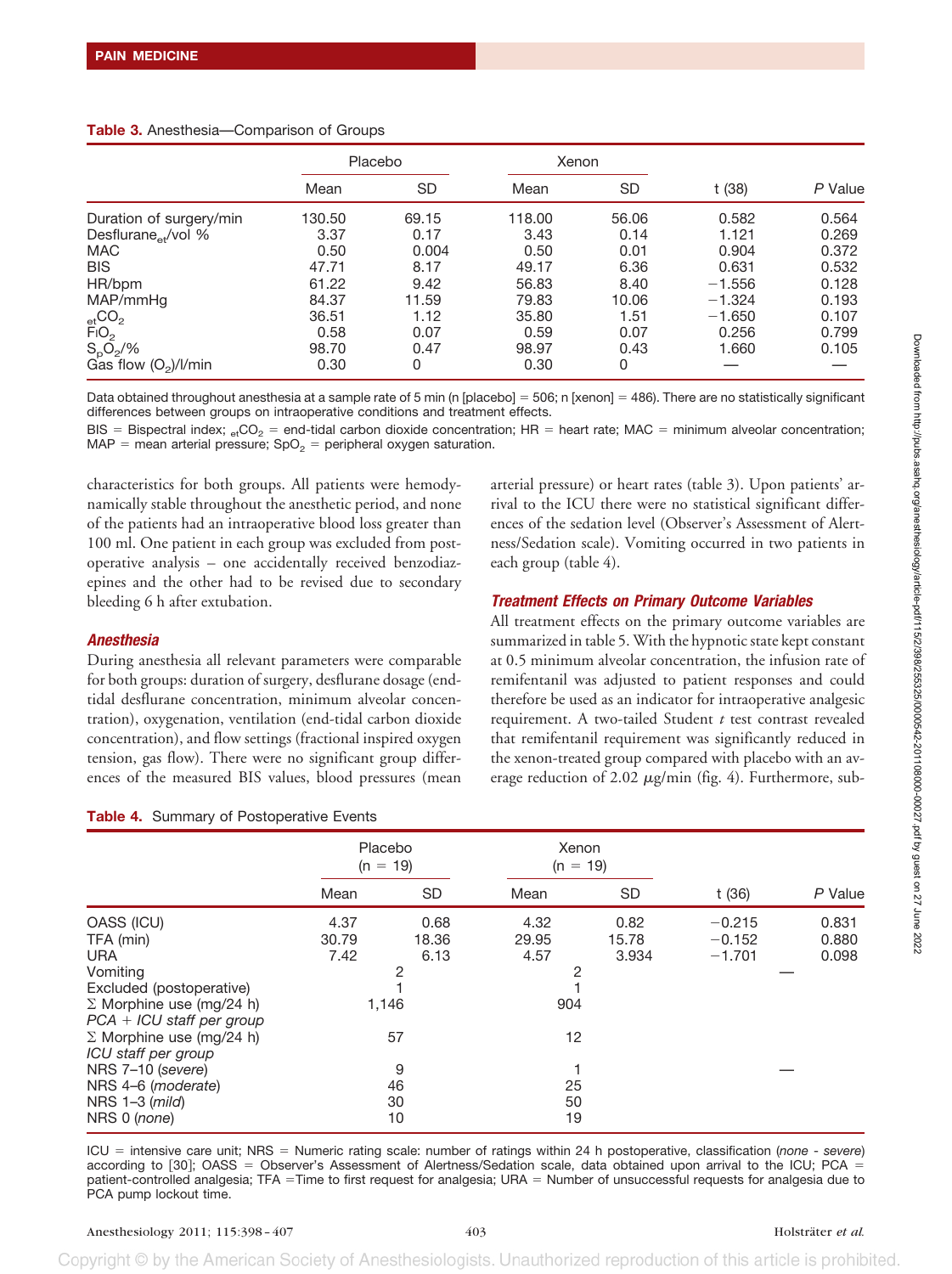|               |                   |         |       |           |            |                   | P      |            |
|---------------|-------------------|---------|-------|-----------|------------|-------------------|--------|------------|
|               |                   | Placebo | Xenon | <b>MD</b> | <b>CES</b> | test statistic    | Value  | $p_{corr}$ |
| Remifentanil  | n                 | 20      | 20    |           |            |                   |        |            |
| Requirement   | mean              | 10.42   | 8.39  | 2.02      | 0.87       | $t(38) = 2.74$    | 0.0092 | 0.028      |
| $(\mu g/min)$ | <b>SD</b>         | 2.83    | 1.69  |           |            |                   |        |            |
|               | Conf. $(-95.0\%)$ | 9.09    | 7.61  | 0.53      |            |                   |        |            |
|               | Conf. (+95.0%)    | 11.74   | 9.18  | 3.51      |            |                   |        |            |
| Morphine      | n                 | 19      | 19    |           |            |                   |        |            |
| Consumption   | mean              | 0.042   | 0.033 | 0.009     | 0.58       | $t(36) =$<br>1.79 | 0.0813 | 0.244      |
| (mg/min)      | <b>SD</b>         | 0.016   | 0.014 |           |            |                   |        |            |
|               | Conf. (-95.0%)    | 0.034   | 0.026 | $-0.001$  |            |                   |        |            |
|               | Conf. (+95.0%)    | 0.050   | 0.040 | 0.019     |            |                   |        |            |
| Pain scores   | n                 | 19      | 19    |           |            |                   |        |            |
| (NRS: 0-10)   | mean              | 3.69    | 2.35  | 1.34      | 1.19       | $t(36) = 3.66$    | 0.0008 | 0.002      |
|               | <b>SD</b>         | 1.00    | 1.24  |           |            |                   |        |            |
|               | Conf. $(-95.0\%)$ | 3.21    | 1.75  | 0.60      |            |                   |        |            |
|               | Conf. (+95.0%)    | 4.18    | 2.95  | 2.09      |            |                   |        |            |

**Table 5.** Summary Statistics of Primary Outcome Variables

Effect sizes are Cohen effect sizes (CES); Mean difference (MD) between both groups (placebo *vs*. xenon); NRS = numeric rating scale;  $p_{\text{corr}}$  = Bonferroni correction adjusted P values according to the three Student *t* tests. Observed P values are two-tailed.

jective pain intensity averaged over five time points (time of arrival in the ICU and 3, 6, 12, and 24 h after extubation) was significantly decreased in the xenon than in the placebo group. Reduction of average pain intensity was 1.34 points (fig. 4) with respect to an 11-point numeric rating scale ranging from no pain  $(= 0)$  to worst pain imaginable  $(= 10)$ . Although overall morphine requirement was numerically reduced by approximately 0.01 mg/min on average in patients who had received xenon during surgery, this difference against the placebo group was not statistically significant.



**Fig. 4.** Treatment effects on primary outcome variables. Intranasally applied xenon significantly reduces intraoperative requirement of opioids and postoperative pain. Box plots showing (*A*) group averages of intraoperative remifentanil requirement ( $\mu$ g/min) and (B) subjective pain ratings (0-10 numeric rating scale;  $0 =$  no pain and 10  $=$  unbearable pain) as group averages over the postoperative time course (24 h).  $NRS =$  numeric rating scale;  $SE =$  standard error of the mean.

# **Discussion**

In this study we measured opioid requirement for major abdominal surgery within a randomized double-blind placebocontrolled study design. We showed that intranasally applied xenon significantly reduces intraoperative requirement of opioids without relevant side effects (*e.g.*, vomiting, increased sedation<sup>36,39</sup>) and reduces postoperative pain. Postoperative opioid consumption was only numerically decreased.

#### *Intranasal Application of Xenon*

Xenon in many respects is an ideal anesthetic agent with anesthetic, analgesic, and neuroprotective properties. The main limiting factor for the widespread use of xenon has been its very high cost. However, costs can be reduced using alternative application methods such as intranasal application avoiding excessive loss by exhalation. Nasally administered drugs are able to reach the CNS by neural pathways (olfactory and trigeminal) or the bloodstream.20,21 However, the apolar and highly lipophilic nature of the chemically inert and structureless xenon is well known<sup>10,40</sup> and lipid-soluble agents are absorbed predominantly across the nasal membrane into the bloodstream with a bioavailability of up to 100%. Once in the bloodstream, they can diffuse freely through the blood-brain barrier and reach the CNS.<sup>20</sup> In this study, we demonstrated a fast wash-in kinetic of xenon completed within approximately 10 min suggesting an extraneural route. Note that the pharmacokinetic analysis primarily represents a confirmation in humans for the *a priori*obtained analysis in the cerebral compartment of  $pigs^{22}$  under comparable conditions. There are no statistically significant differences between xenon concentrations in the venous blood comparing both species. Therefore, we assume that after approximately 15 min an intracranial equilibrium state was reached, and based on these results we developed the timeline of our study design.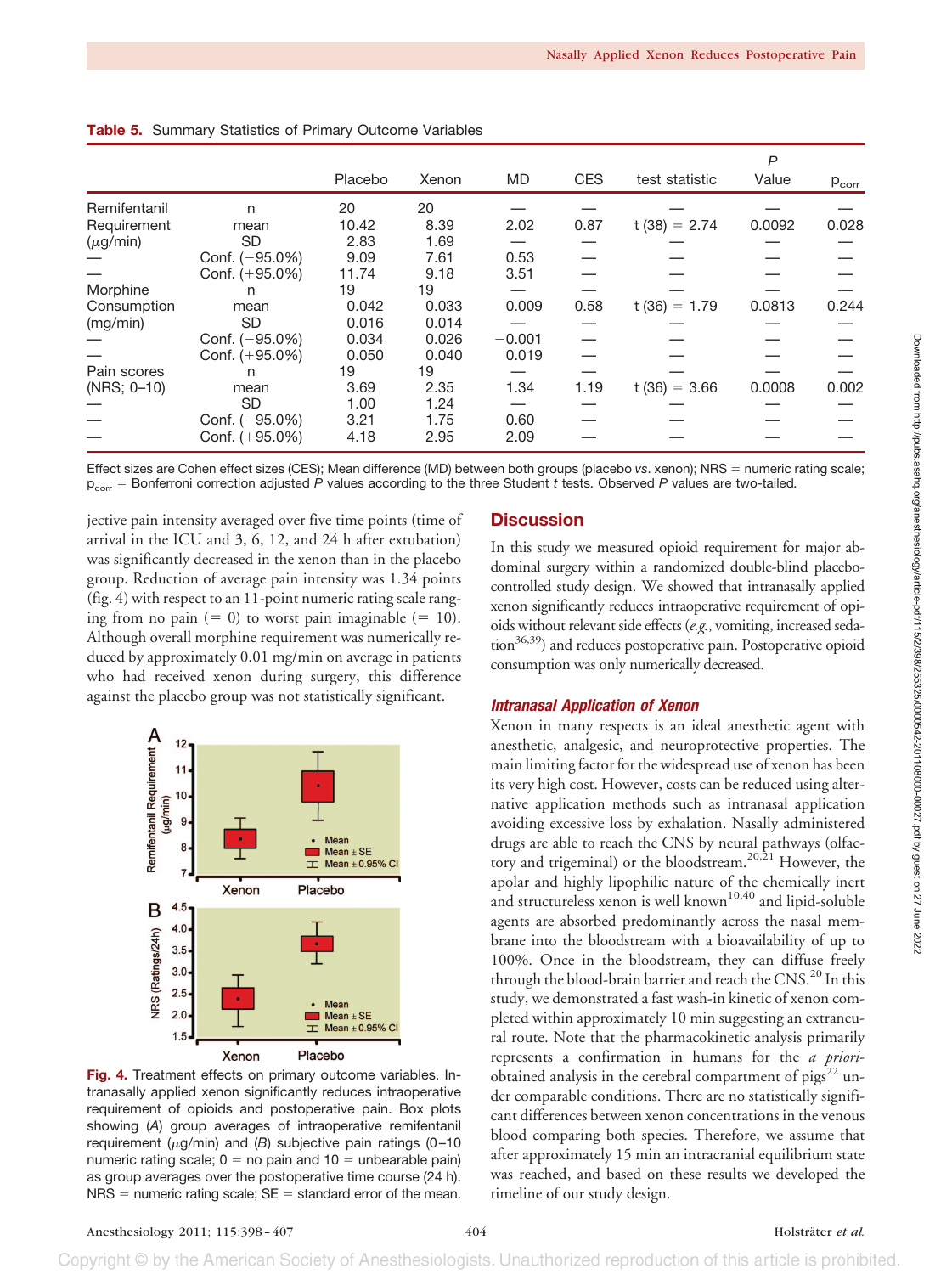#### *Assessment of Xenon's Effect*

Numerous studies describe the effect of NMDA receptor antagonists on postoperative pain, $<sup>4</sup>$  and there is an ongoing</sup> discussion in the literature about application of treatment before or at the end of surgery.<sup>41</sup> However, clinical studies elucidating their intraoperative analgesic potency in contrast to placebo or applied in a low dosage are still largely missing.

Postoperative opioid consumption is commonly used as an index for postoperative pain $4$  and was insignificantly decreased by about 20% within the xenon group of our study. This lack of significance is probably due to the hedonic component inherent in morphine because its pleasant and inebriating characteristics are well known.

Because postoperative usage of morphine is not only due to pain, subjective ratings of postoperative pain intensity evaluated by the ICU staff must be taken into consideration as the main outcome variable. Results clearly indicate that patients' subjective feeling of pain was significantly reduced in the group that received xenon during surgery. Furthermore, based on previous studies this reduction also appears to be clinically relevant.<sup>42,43</sup> Patients were able to obtain up to 30 mg/h of morphine *via* PCA (12 mg/h) and ICU staff (18 mg/h). Note that despite this excessive dosage the patients of the placebo group were not able to reduce their pain to the level of patients who had received xenon. Therefore, our data suggest that opioids are inappropriate to mimic or completely replace the analgesic effect of xenon.

During general anesthesia hypnotic and analgesic drug effects are interacting.<sup>44</sup> The hypnotic effects of anesthetic agents can be estimated by its end-tidal partial pressure and can be controlled by real-time processing of electroencephalography signals (*e.g.*, BIS<sup>29,45,46</sup>). Because opioid consumption was the primary intraoperative outcome parameter in this study, all patients received a general balanced anesthesia with desflurane at 0.5 minimum alveolar concentration to minimize the influence of hypnotic drugs on pain processing. We used remifentanil to prevent responses due to inadequate analgesia – indicated either autonomically (*e.g.*, blood pressure, heart rate, tearing) or somatically (*e.g.*, movement).

The pharmacokinetic profile of remifentanil is relatively unaltered by extremes of age and the presence of coexisting conditions such as obesity. Its blood concentration has been found to be proportional to the dose administered throughout the recommended dose range.<sup>44</sup> Therefore, remifentanil is an ideal agent to achieve comparable results relatively independent of patient characteristics. Because both groups (placebo and xenon) were similar in terms of end-tidal desflurane concentrations and BIS values, a constant and comparable hypnotic state of the patients can be assumed. Therefore, the additional intraoperative requirement of remifentanil in the placebo group of approximately 25% can clearly be attributed to a relatively increased pain perception – or in other words to an analgesic effect of nasally applied xenon. These results are in accordance with clinical studies using high-dose xenon ( $F_{iXe} = 70\%$ ) leading to a significantly reduced requirement of opioids<sup>10,37,43</sup> or hypnotic anesthetics<sup>46</sup> to suppress noxious stimulation.

## *The Effect of NMDA Receptors on Pain Perception*

Although several other molecular targets have been discussed on which xenon may exert its effects under certain *in vitro* conditions, $12,16-18$  the NMDA receptor type is thought to be the prime molecular effect site for xenon's analgesic properties *in vivo*. 2,12,14 Central sensitization results mainly from the activation of glutamate receptors in the CNS triggered by nociceptive afferent input from the periphery.<sup>3</sup> In a recently published study, we showed an enhanced responsiveness of pain processing areas to repeated painful stimulation using functional magnetic resonance imaging experiments. This enhancement was suppressed by the NMDA receptor antagonist xenon at subanesthetic doses providing evidence for an involvement of NMDA receptors in pain-evoked *long-term potentiation* related synaptic plasticity in the human brain.<sup>1</sup> Moreover, we described an increased pain tolerance induced by intranasally applied xenon within a multimodal and multistructured placebo-controlled experimental human study. $^{22}$ 

In the current study we showed that xenon significantly reduces postoperative pain in patients by more than 30% within the first 24 h after major abdominal surgery. This is in accordance with clinical studies using the NMDA receptor antagonists ketamine or dextromethorphan.<sup>4,40</sup> Because fast removal of xenon by exhalation $47,48$  after terminating the delivery at the end of surgery is suggested by the kinetic study (see fig. 3), the postoperative effect of xenon is far beyond the duration of its presence in the biophase in concentrations that can provide direct pharmacologic effects. Decreased pain intensity beyond this point is regarded as the indirect effect resulting from prevention of pain sensitization processes.<sup>49</sup>

Therefore, the postoperatively reduced pain intensity is well explained by suppressed pain-evoked *long-term potentiation* related processes of synaptic plasticity. Because sensitization processes occur within  $30 \text{ min}$ ,<sup>1</sup> they may also contribute to the decreased intraoperative analgesic requirement within in this study.

Furthermore, there are also relevant interactions between NMDA receptors and opioids. Although morphine, fentanyl, and other opioids produce antinociception through  $\mu$ -receptor agonist activity and the activation of monoaminergic descending pathways at the spinal level,  $6,50$  they also activate NMDA receptors, resulting in hyperalgesia and the development of tolerance to opioids.<sup>51</sup> Remifentanil, the opioid we used in this study to determine intraoperative analgesic requirement, presents distinguishing characteristics compared with other opioids. It is a potent, short-acting opioid metabolized by plasma and tissue esterases. These interesting properties allow infusion of high doses during a short time period without compromising a predictable and rapid recovery.44,47 However, recent human studies have demonstrated difficult postoperative pain management <sup>52–55</sup> and remifentanil was described to potentiate NMDA recep-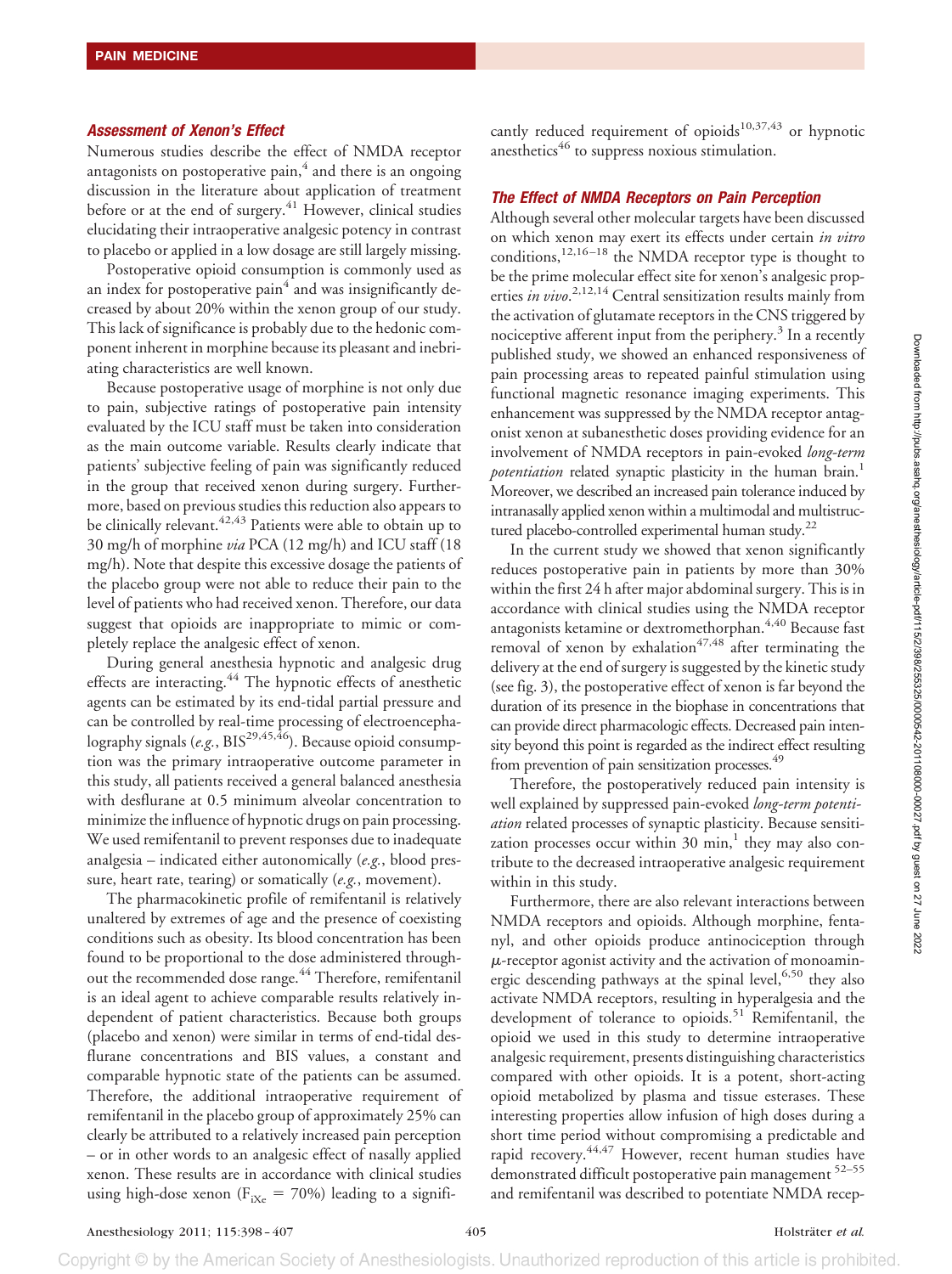tor activity *via*  $\mu$ -opioid receptors<sup>56</sup> leading to hyperalgesia.57–59 Thus, if this was the type of tolerance or resistance involved in the intraoperative response to surgical stimulation in our patients, then the improved analgesia of the xenon group can be explained by an interaction of xenon with NMDA receptors that could have been activated by either or both of the perioperative nociceptive inputs and by the administration of opioids.

# **Conclusion**

The concept of multimodal analgesia is the current trend in postoperative pain management. This implies that a single antagonist may not be sufficient to prevent postoperative pain if other pathways are not blocked.<sup>5</sup> Low-dose xenon sufficiently reduces pain perception and analgesic use as demonstrated by functional magnetic resonance imaging measurements,<sup>1</sup> experimental pain studies,<sup>22</sup> and the results of this clinical study. Intranasally delivery offers a new economic strategy for targeting xenon to the brain and the promising results presented here call for future studies to determine the relevance of this application method as an add-on treatment for analgesia and neuroprotection under several clinical conditions.

The authors thank Peter Steffen, M.D. (Staff Anesthesiologist, Department of Anesthesiology, University of Ulm, Germany), Rainer Meierhenrich, M.D. (Staff Anesthesiologist, Department of Anesthesiology, University of Ulm), Stefan Bäder, M.Sc. (Technician, Department of Anesthesiology, University of Ulm), and Ulrich Wachter, M.Sc. (Analytical Chemist, Department of Anesthesiology, University of Ulm), for their expert advice and excellent technical assistance regarding the application device and gas chromatography mass spectrometry analysis.

# **References**

- 1. Adolph O, Köster S, Georgieff M, Bäder S, Föhr KJ, Kammer T, Herrnberger B, Grön G: Xenon-induced changes in CNS sensitization to pain. Neuroimage 2010; 49:720 –30
- 2. Benrath J, Kempf C, Georgieff M, Sandkühler J: Xenon blocks the induction of synaptic long-term potentiation in pain pathways in the rat spinal cord *in vivo.* Anesth Analg 2007; 104:106 –11
- 3. Sandkühler J: Understanding LTP in pain pathways. Mol Pain 2007; 3:9
- 4. Bell RF, Dahl JB, Moore RA, Kalso E: Peri-operative ketamine for acute post-operative pain: A quantitative and qualitative systematic review (Cochrane review). Acta Anaesthesiol Scand 2005; 49:1405–28
- 5. Helmy SA, Bali A: The effect of the preemptive use of the NMDA receptor antagonist dextromethorphan on postoperative analgesic requirements. Anesth Analg 2001; 92:739 – 44
- 6. Weinbroum AA: A single small dose of postoperative ketamine provides rapid and sustained improvement in morphine analgesia in the presence of morphine-resistant pain. Anesth Analg 2003; 96:789 –95
- 7. Subramaniam K, Subramaniam B, Steinbrook RA: Ketamine as adjuvant analgesic to opioids: A quantitative and qualitative systematic review. Anesth Analg 2004; 99:482–95
- 8. Sanders RD, Franks NP, Maze M: Xenon: No stranger to anaesthesia. Br J Anaesth 2003; 91:709 –17
- 9. Cullen SC, Gross EG: The anesthetic properties of xenon in

animals and human beings, with additional observations on krypton. Science 1951; 113:580 –2

- 10. Lachmann B, Armbruster S, Schairer W, Landstra M, Trouwborst A, Van Daal GJ, Kusuma A, Erdmann W: Safety and efficacy of xenon in routine use as an inhalational anaesthetic. Lancet 1990; 335:1413–5
- 11. Derwall M, Coburn M, Rex S, Hein M, Rossaint R, Fries M: Xenon: Recent developments and future perspectives. Minerva Anesthesiol 2009; 75:37– 45
- 12. Preckel B, Weber NC, Sanders RD, Maze M, Schlack W: Molecular mechanisms transducing the anesthetic, analgesic, and organ-protective actions of xenon. ANESTHESIOLOGY 2006; 105:187–97
- 13. Franks NP, Dickinson R, de Sousa SL, Hall AC, Lieb WR: How does xenon produce anaesthesia? Nature 1998; 396:324
- 14. Salmi E, Laitio RM, Aalto S, Maksimow AT, Långsjö JW, Kaisti KK, Aantaa R, Oikonen V, Metsähonkala L, Någren K, Korpi ER, Scheinin H: Xenon does not affect gamma-aminobutyric acid type A receptor binding in humans. Anesth Analg 2008; 106:129 –34
- 15. Bantel C, Maze M, Trapp S: Noble gas xenon is a novel adenosine triphosphate-sensitive potassium channel opener. ANESTHESIOLOGY 2010; 112:623–30
- 16. Dinse A, Föhr KJ, Georgieff M, Beyer C, Bulling A, Weigt HU: Xenon reduces glutamate-, AMPA-, and kainate-induced membrane currents in cortical neurones. Br J Anaesth 2005; 94:479 – 85
- 17. Gruss M, Bushell TJ, Bright DP, Lieb WR, Mathie A, Franks NP: Two-pore-domain  $K+$  channels are a novel target for the anesthetic gases xenon, nitrous oxide, and cyclopropane. Mol Pharmacol 2004; 65:443–52
- 18. Bantel C, Maze M, Trapp S: Neuronal preconditioning by inhalational anesthetics: Evidence for the role of plasmalemmal adenosine triphosphate-sensitive potassium channels. ANESTHESIOLOGY 2009; 110:986 –95
- 19. Hussain MA, Aungst BJ, Kapil R, Mousa SA: Intranasal absorption of the platelet glycoprotein IIb/IIIa receptor antagonist, DMP 755, and the effect of anesthesia on nasal bioavailability. J Pharm Sci 1997; 86:1358 – 60
- 20. Illum L: Is nose-to-brain transport of drugs in man a reality? J Pharm Pharmacol 2004; 56:3–17
- 21. Mathias NR, Hussain MA: Non-invasive systemic drug delivery: Developability considerations for alternate routes of administration. J Pharm Sci 2010; 99:1–20
- 22. Froeba G, Georgieff M, Linder EM, Föhr KJ, Weigt HU, Holsträter TF, Kölle MA, Adolph O: Intranasal application of xenon: Describing the pharmacokinetics in experimental animals and the increased pain tolerance within a placebocontrolled experimental human study. Br J Anaesth 2010; 104:351– 8
- 23. Apfelbaum JL, Chen C, Mehta SS, Gan TJ: Postoperative pain experience: Results from a national survey suggest postoperative pain continues to be undermanaged. Anesth Analg 2003; 97:534 – 40
- 24. Breivik H, Stubhaug A: Management of acute postoperative pain: Still a long way to go! Pain 2008; 137:233– 4
- 25. Kehlet H, Holte K: Effect of postoperative analgesia on surgical outcome. Br J Anaesth 2001; 87:62–72
- 26. Pöpping DM, Zahn PK, Van Aken HK, Dasch B, Boche R, Pogatzki-Zahn EM: Effectiveness and safety of postoperative pain management: A survey of 18 925 consecutive patients between 1998 and 2006 (2nd revision): A database analysis of prospectively raised data. Br J Anaesth 2008; 101:832– 40
- 27. Lemmens HJ, Bovill JG, Hennis PJ, Gladines MP, Burm AG: Alcohol consumption alters the pharmacodynamics of alfentanil. ANESTHESIOLOGY 1989; 71:669 –74
- 28. Luginbühl M, Petersen-Felix S, Zbinden AM, Schnider TW: Xenon does not reduce opioid requirement for orthopedic surgery. Can J Anaesth 2005; 52:38 – 44